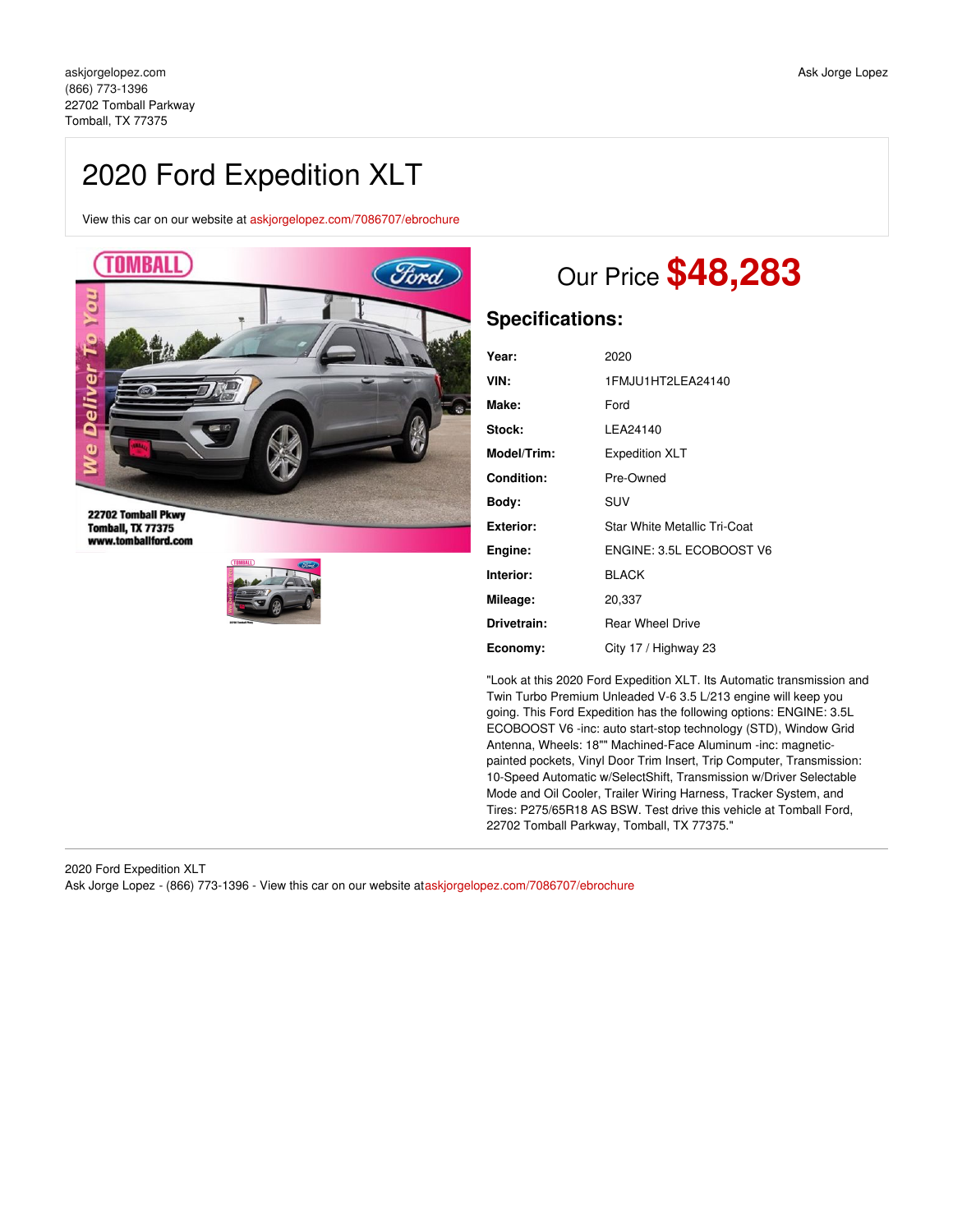

2020 Ford Expedition XLT Ask Jorge Lopez - (866) 773-1396 - View this car on our website at[askjorgelopez.com/7086707/ebrochure](https://askjorgelopez.com/vehicle/7086707/2020-ford-expedition-xlt-tomball-tx-77375/7086707/ebrochure)

## **Installed Options**

#### **Interior**

- Driver Seat- 4-Way Passenger Seat -inc: Manual Fore/Aft Movement
- 40-20-40 Folding Split-Bench Front Facing Manual Reclining Fold Forward Seatback Cloth Rear Seat w/Manual Fore/Aft
- Manual Tilt/Telescoping Steering Column
- Gauges -inc: Speedometer, Odometer, Voltmeter, Oil Pressure, Engine Coolant Temp, Tachometer, Trip Odometer and Trip Computer
- Power Rear Windows and Fixed 3rd Row Windows
- Fixed 60-40 Split-Bench Cloth 3rd Row Seat Front, Power Recline, Power Fold Into Floor and 3 Fixed Head Restraints
- Leather Steering Wheel- Front Cupholder- Rear Cupholder- Front Cigar Lighter(s)
- Compass- Keypad- Proximity Key For Push Button Start Only
- Remote Keyless Entry w/Integrated Key Transmitter, Illuminated Entry and Panic Button
- Remote Releases -Inc: Keyfob Rear Window- Garage Door Transmitter
- Cruise Control w/Steering Wheel Controls- Rear HVAC w/Separate Controls
- HVAC -inc: Underseat Ducts, Auxiliary Rear Heater and Headliner/Pillar Ducts
- Dual Zone Front Automatic Air Conditioning Locking Glove Box
- Interior Trim -inc: Metal-Look Interior Accents Full Cloth Headliner
- Vinyl Door Trim Insert- Metal-Look Gear Shifter Material
- Cloth Front Captain's Chairs -inc: 8-passenger seating, 8-way power driver seat w/manual recline and power lumbar and 2-way manual passenger seat
- Driver And Passenger Visor Vanity Mirrors w/Driver And Passenger Illumination, Driver And Passenger Auxiliary Mirror
- Day-Night Auto-Dimming Rearview Mirror
- Full Floor Console w/Covered Storage, Full Overhead Console w/Storage, Conversation Mirror and 4 12V DC Power Outlets
- Front And Rear Map Lights- Fade-To-Off Interior Lighting
- Full Carpet Floor Covering -inc: Carpet Front And Rear Floor Mats Carpet Floor Trim
- Cargo Net- Cargo Space Lights- Smart Device Remote Engine Start- Tracker System
- Dashboard Storage, Driver / Passenger And Rear Door Bins
- Power 1st Row Windows w/Driver And Passenger 1-Touch Up/Down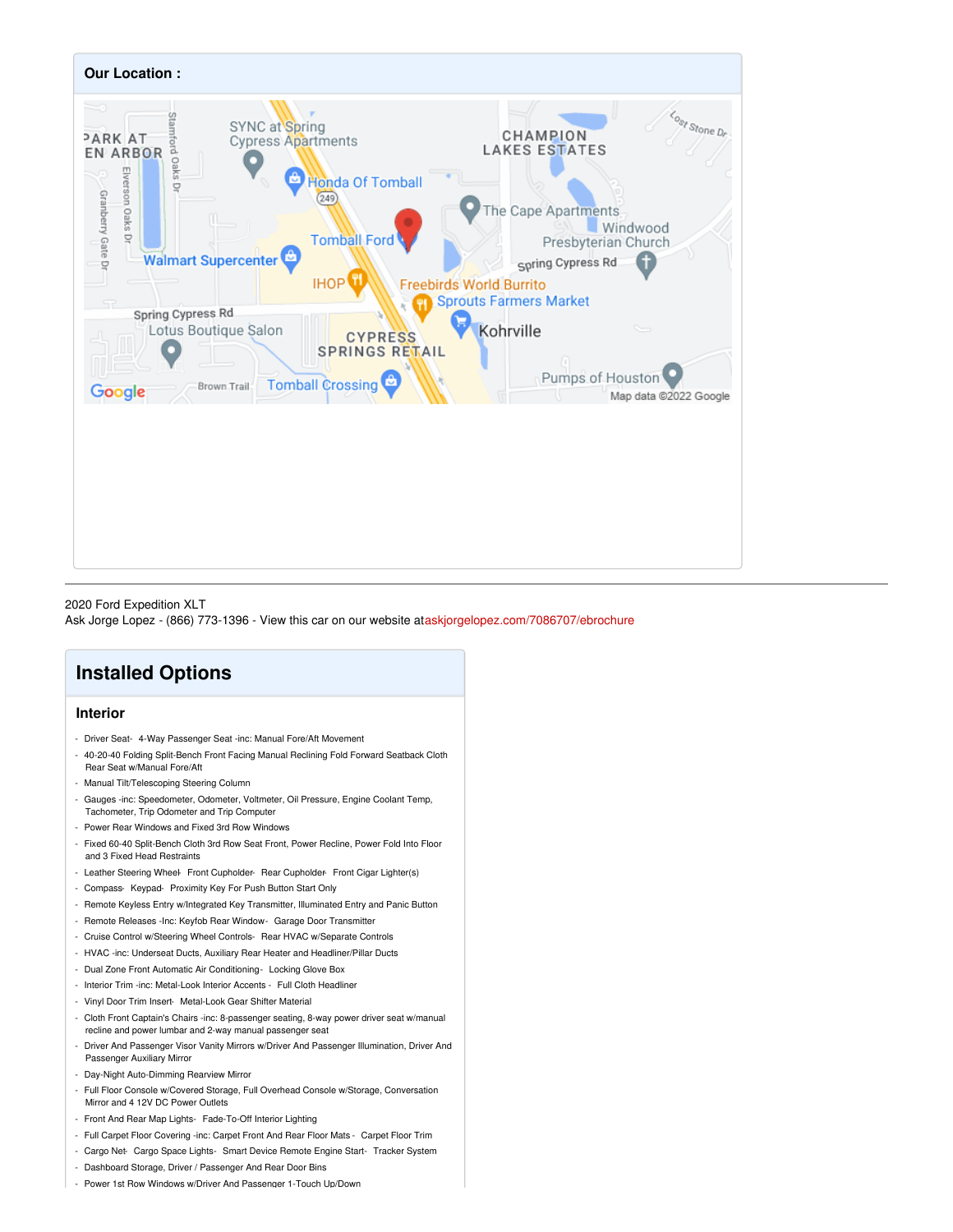- Delayed Accessory Power- Power Door Locks w/Autolock Feature- Systems Monitor
- Trip Computer- Outside Temp Gauge- Analog Appearance- Seats w/Cloth Back Material
- Manual Adjustable Front Head Restraints and Fixed Rear Head Restraints

- Power 1st Row Windows w/Driver And Passenger 1-Touch Up/Down

- Front Center Armrest- Perimeter Alarm
- Securilock Anti-Theft Ignition (pats) Engine Immobilizer- 4 12V DC Power Outlets
- Air Filtration

#### **Exterior**

- Wheels: 18" Machined-Face Aluminum -inc: magnetic-painted pockets
- Tires: P275/65R18 AS BSW- Steel Spare Wheel
- Full-Size Spare Tire Stored Underbody w/Crankdown- Clearcoat Paint
- Body-Colored Rear Step Bumper w/Gray Rub Strip/Fascia Accent
- Body-Colored Front Bumper w/Colored Rub Strip/Fascia Accent
- Stainless Steel Side Windows Trim and Black Front Windshield Trim
- Body-Colored Door Handles
- Body-Colored Bodyside Cladding and Body-Colored Fender Flares
- Body-Colored Power Heated Side Mirrors w/Manual Folding
- Flip-Up Rear Window w/Fixed Interval Wiper, Heated Wiper Park and Defroster
- Deep Tinted Glass- Speed Sensitive Variable Intermittent Wipers w/Heated Wiper Park
- Galvanized Steel/Aluminum Panels- Running Boards- Chrome Grille
- Liftgate Rear Cargo Access- Tailgate/Rear Door Lock Included w/Power Door Locks
- Roof Rack Rails Only
- Auto On/Off Aero-Composite Halogen Auto High-Beam Daytime Running Lights Preference Setting Headlamps w/Delay-Off
- Front Fog Lamps- Perimeter/Approach Lights- Headlights-Automatic Highbeams

#### **Safety**

- Driver Seat- 4-Way Passenger Seat -inc: Manual Fore/Aft Movement
- 40-20-40 Folding Split-Bench Front Facing Manual Reclining Fold Forward Seatback Cloth Rear Seat w/Manual Fore/Aft
- Manual Tilt/Telescoping Steering Column
- Gauges -inc: Speedometer, Odometer, Voltmeter, Oil Pressure, Engine Coolant Temp, Tachometer, Trip Odometer and Trip Computer
- Power Rear Windows and Fixed 3rd Row Windows
- Fixed 60-40 Split-Bench Cloth 3rd Row Seat Front, Power Recline, Power Fold Into Floor and 3 Fixed Head Restraints
- Leather Steering Wheel- Front Cupholder- Rear Cupholder- Front Cigar Lighter(s)
- Compass- Keypad- Proximity Key For Push Button Start Only
- Remote Keyless Entry w/Integrated Key Transmitter, Illuminated Entry and Panic Button
- Remote Releases -Inc: Keyfob Rear Window- Garage Door Transmitter
- Cruise Control w/Steering Wheel Controls- Rear HVAC w/Separate Controls
- HVAC -inc: Underseat Ducts, Auxiliary Rear Heater and Headliner/Pillar Ducts
- Dual Zone Front Automatic Air Conditioning- Locking Glove Box
- Interior Trim -inc: Metal-Look Interior Accents Full Cloth Headliner
- Vinyl Door Trim Insert- Metal-Look Gear Shifter Material
- Cloth Front Captain's Chairs -inc: 8-passenger seating, 8-way power driver seat w/manual recline and power lumbar and 2-way manual passenger seat
- Driver And Passenger Visor Vanity Mirrors w/Driver And Passenger Illumination, Driver And Passenger Auxiliary Mirror
- Day-Night Auto-Dimming Rearview Mirror
- Full Floor Console w/Covered Storage, Full Overhead Console w/Storage, Conversation Mirror and 4 12V DC Power Outlets
- Front And Rear Map Lights- Fade-To-Off Interior Lighting
- Full Carpet Floor Covering -inc: Carpet Front And Rear Floor Mats Carpet Floor Trim
- Cargo Net- Cargo Space Lights- Smart Device Remote Engine Start- Tracker System
- Dashboard Storage, Driver / Passenger And Rear Door Bins
- Power 1st Row Windows w/Driver And Passenger 1-Touch Up/Down
- Delayed Accessory Power- Power Door Locks w/Autolock Feature- Systems Monitor
- Trip Computer- Outside Temp Gauge- Analog Appearance- Seats w/Cloth Back Material
- Manual Adjustable Front Head Restraints and Fixed Rear Head Restraints
- Front Center Armrest- Perimeter Alarm
- Securilock Anti-Theft Ignition (pats) Engine Immobilizer- 4 12V DC Power Outlets
- Air Filtration

#### **Mechanical**

- Engine: 3.5L EcoBoost V6 -inc: auto start-stop technology
- Transmission: 10-Speed Automatic w/SelectShift- 3.15 Axle Ratio- GVWR: 7,200 lbs
- 50 States Emissions System- Transmission w/Driver Selectable Mode and Oil Cooler
- Rear-Wheel Drive- 72-Amp/Hr 675CCA Maintenance-Free Battery w/Run Down Protection
- 150 Amp Alternator- Class IV Towing Equipment -inc: Hitch and Trailer Sway Control
- Trailer Wiring Harness- 1750# Maximum Payload- Gas-Pressurized Shock Absorbers